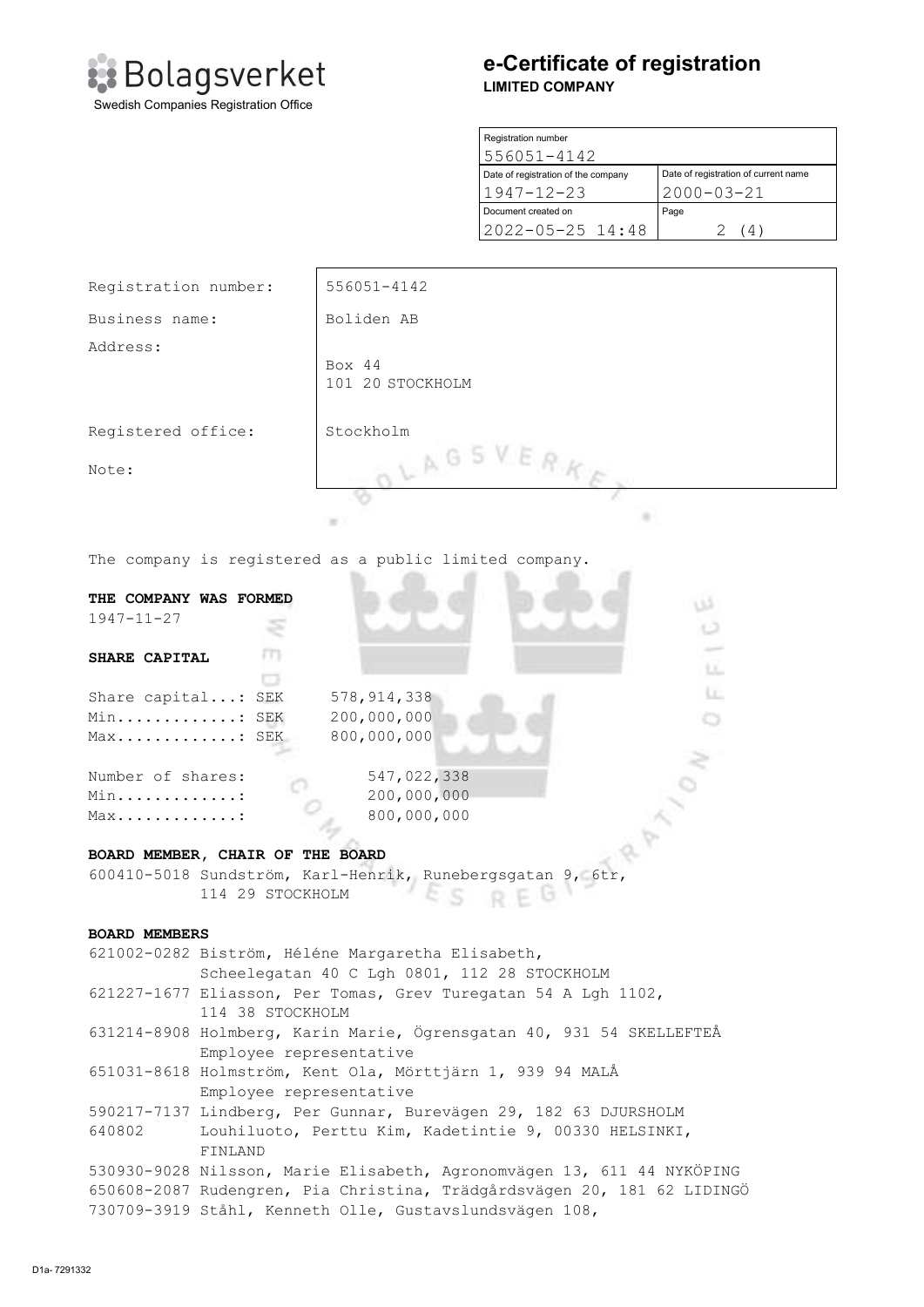

# e-Certificate of registration LIMITED COMPANY

| Registration number                 |                                      |  |
|-------------------------------------|--------------------------------------|--|
| 1556051-4142                        |                                      |  |
| Date of registration of the company | Date of registration of current name |  |
| 1947-12-23                          | $2000 - 03 - 21$                     |  |
| Document created on                 | Page                                 |  |
| 12022-05-25 14:48                   | 4                                    |  |

**LE** 

 256 55 HELSINGBORG Employee representative

#### DEPUTY BOARD MEMBERS

741204-8535 Filipsson, Magnus, Basvägen 11, 931 46 SKELLEFTEÅ Employee representative

690110 Folkvord, Gard Per Arne, Freimsvegen 33, 5750 ODDA, NORGE Employee representative

# MANAGING DIRECTOR NATIONAL BUSINESS OF SALE

651223-7832 Staffas, Fritz Olof Mikael, Bäverstigen 2, 182 46 ENEBYBERG

## SPECIALLY AUTHORIZED SIGNATORIES

670102-8919 Gabrielsson, Leif Håkan, Rydbo Bergväg 4, 184 94 ÅKERSBERGA 641031-1481 Jackson, Åsa Cecilia, Akademivägen 11, 722 17 VÄSTERÅS 710407-8873 Peltonen, Daniel Bernt Jörgen, Ryttartorpsvägen 31, 754 71 UPPSALA 670206-2537 Romedahl, Stefan Lars Brehmer, Linnégatan 12, 753 32 UPPSALA 700511-0726 Rydén, Eva-Noemi, Violstigen 11, 133 36 SALTSJÖBADEN

#### AUDITORS

556271-5309 Deloitte AB, Rehnsgatan 11, 113 79 STOCKHOLM Represented by: 661009-6692

## PRINCIPALLY RESPONSIBLE AUDITOR

 $\Box$ 

661009-6692 Strömberg, Alf Thomas, c/o Deloitte AB, 113 79 STOCKHOLM

SIGNATORY POWER<br>The board of directors is entitled to sign.<br>Signatory power by any two jointly of<br>Gabrielsson, Leif Håkan<br>Rydén, Eva-Mood The board of directors is entitled to sign. Signatory power by any two jointly of Gabrielsson, Leif Håkan Rydén, Eva-Noemi Staffas, Fritz Olof Mikael Sundström, Karl-Henrik or any one of them in combination with any one of Jackson, Åsa Cecilia

Peltonen, Daniel Bernt Jörgen

 Romedahl, Stefan Lars Brehmer Furthermore, the Managing Director, in the course of normal business activities, is also entitled to sign.

## ARTICLES OF ASSOCIATION

Date of the latest change: 2021-04-27

## FINANCIAL YEAR

Registered financial year: 0101 - 1231 Latest annual report submitted covers financial